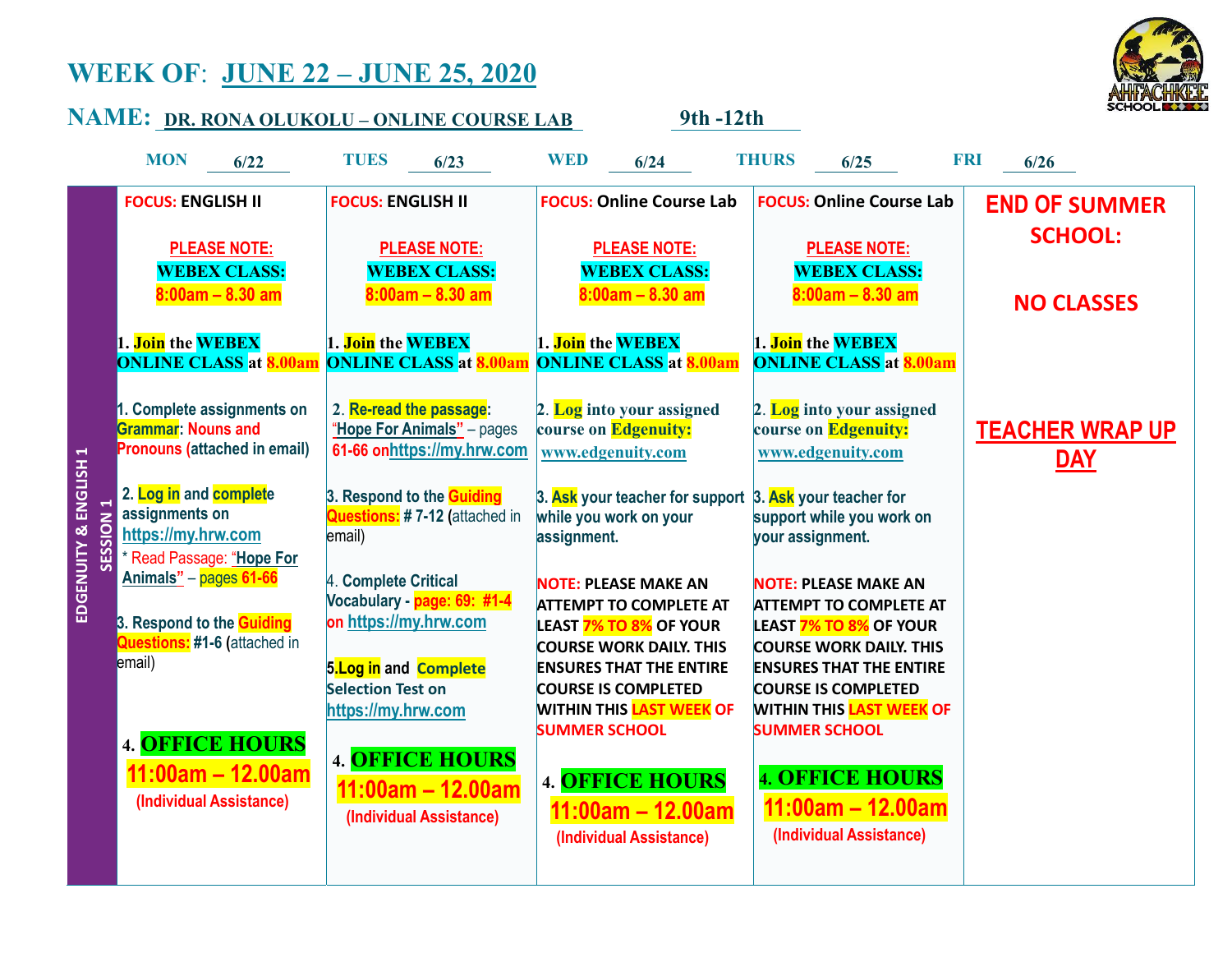|                 |                                                                | <b>FOCUS: Online Course Lab FOCUS: Online Course Lab FOCUS: Online Course Lab</b> |                                                                                   | <b>FOCUS: Online Course Lab</b>                              | <b>END OF SUMMER</b>   |
|-----------------|----------------------------------------------------------------|-----------------------------------------------------------------------------------|-----------------------------------------------------------------------------------|--------------------------------------------------------------|------------------------|
|                 | <b>PLEASE NOTE:</b>                                            | <b>PLEASE NOTE:</b>                                                               | <b>PLEASE NOTE:</b>                                                               | <b>PLEASE NOTE:</b>                                          | <b>SCHOOL:</b>         |
|                 | <b>WEBEX CLASS:</b>                                            | <b>WEBEX CLASS:</b>                                                               | <b>WEBEX CLASS:</b>                                                               | <b>WEBEX CLASS:</b>                                          |                        |
|                 | $9:00am - 10.00 am$                                            | $9:00$ am - 10:00 am                                                              | $9:00am - 10.00am$                                                                | $9:00am - 10.00 am$                                          | <b>NO CLASSES</b>      |
|                 | 1. Join the WEBEX                                              | 1. Join the WEBEX                                                                 | 1. Join the WEBEX                                                                 | 1. Join the WEBEX                                            |                        |
|                 | <b>ONLINE CLASS at 9.00am</b>                                  | <b>ONLINE CLASS at 9.00am</b>                                                     | <b>ONLINE CLASS at 9.00am</b>                                                     | <b>ONLINE CLASS at 9.00am</b>                                |                        |
|                 |                                                                |                                                                                   |                                                                                   |                                                              |                        |
|                 | 2. Log into your assigned<br>course on Edgenuity:              | 2. Log into your assigned<br>course on Edgenuity:                                 | 2. Log into your assigned<br>course on Edgenuity:                                 | 2. Log into your assigned<br>course on Edgenuity:            | <b>TEACHER WRAP UP</b> |
|                 | www.edgenuity.com                                              | www.edgenuity.com                                                                 | www.edgenuity.com                                                                 | www.edgenuity.com                                            | <u>DAY</u>             |
|                 |                                                                |                                                                                   |                                                                                   |                                                              |                        |
|                 | 3. Ask your teacher for<br>support while you work on           | 3. Ask your teacher for<br>support while you work on                              | 3. Ask your teacher for support 3. Ask your teacher for<br>while you work on your | support while you work on                                    |                        |
|                 |                                                                | your assignment.                                                                  | assignment.                                                                       | your assignment.                                             |                        |
| <b>EDGENUIT</b> | <b>S</b> your assignment.<br>05<br><del>U</del> NOTE: PLEASE M |                                                                                   |                                                                                   |                                                              |                        |
|                 | <b>NOTE: PLEASE MAKE AN</b><br><b>ATTEMPT TO COMPLETE AT</b>   | <b>NOTE: PLEASE MAKE AN</b><br><b>ATTEMPT TO COMPLETE AT</b>                      | <b>NOTE: PLEASE MAKE AN</b><br><b>ATTEMPT TO COMPLETE AT</b>                      | <b>NOTE: PLEASE MAKE AN</b><br><b>ATTEMPT TO COMPLETE AT</b> |                        |
|                 | LEAST <mark>7% TO 8%</mark> OF YOUR                            | <b>LEAST 7% TO 8% OF YOUR</b>                                                     | <b>LEAST 7% TO 8% OF YOUR</b>                                                     | <b>LEAST 7% TO 8% OF YOUR</b>                                |                        |
|                 | <b>COURSE WORK DAILY. THIS</b>                                 | <b>COURSE WORK DAILY. THIS</b>                                                    | <b>COURSE WORK DAILY. THIS</b>                                                    | <b>COURSE WORK DAILY. THIS</b>                               |                        |
|                 | <b>ENSURES THAT THE ENTIRE</b><br><b>COURSE IS COMPLETED</b>   | <b>ENSURES THAT THE ENTIRE</b><br><b>COURSE IS COMPLETED</b>                      | <b>ENSURES THAT THE ENTIRE</b><br><b>COURSE IS COMPLETED</b>                      | <b>ENSURES THAT THE ENTIRE</b><br><b>COURSE IS COMPLETED</b> |                        |
|                 | <b>WITHIN THIS LAST WEEK OF</b>                                | <b>WITHIN THIS LAST WEEK OF</b>                                                   | <b>WITHIN THIS LAST WEEK OF</b>                                                   | <b>WITHIN THIS LAST WEEK OF</b>                              |                        |
|                 | <b>SUMMER SCHOOL.</b>                                          | <b>SUMMER SCHOOL.</b>                                                             | <b>SUMMER SCHOOL.</b>                                                             | <b>SUMMER SCHOOL</b>                                         |                        |
|                 | <b>4. OFFICE HOURS</b>                                         |                                                                                   |                                                                                   | <b>4. OFFICE HOURS</b>                                       |                        |
|                 | 11:00am - 12.00am                                              | <b>4. OFFICE HOURS</b>                                                            | <b>4. OFFICE HOURS</b>                                                            | $11:00am - 12.00am$                                          |                        |
|                 | (Individual Assistance)                                        | $11:00am - 12.00am$                                                               | $11:00am - 12.00am$                                                               | (Individual Assistance)                                      |                        |
|                 |                                                                | (Individual Assistance)                                                           | (Individual Assistance)                                                           |                                                              |                        |
|                 |                                                                |                                                                                   |                                                                                   |                                                              |                        |
|                 |                                                                |                                                                                   |                                                                                   |                                                              |                        |
|                 |                                                                |                                                                                   |                                                                                   |                                                              |                        |
|                 |                                                                |                                                                                   |                                                                                   |                                                              |                        |
|                 |                                                                |                                                                                   |                                                                                   |                                                              |                        |
|                 |                                                                |                                                                                   |                                                                                   |                                                              |                        |